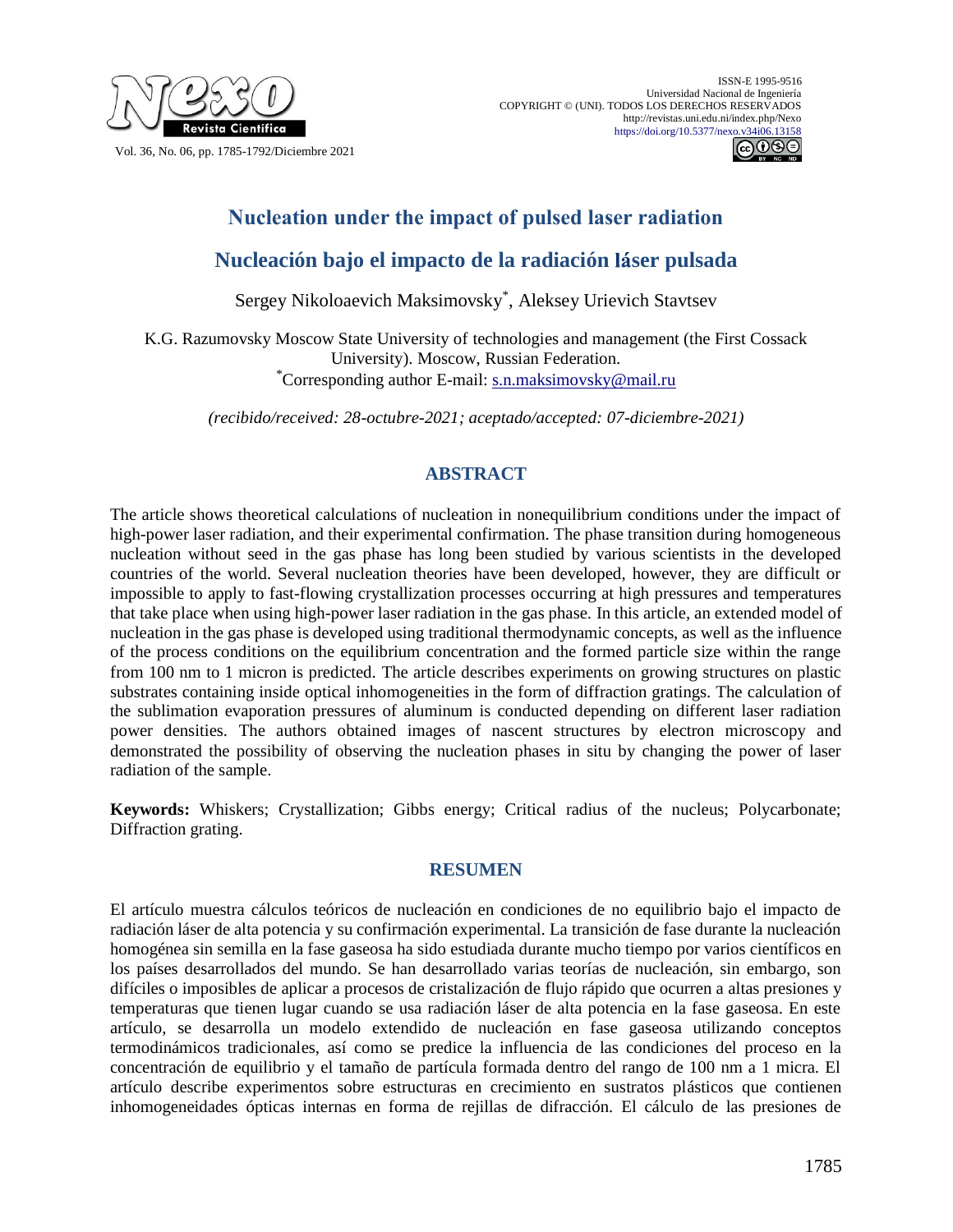evaporación por sublimación del aluminio se realiza en función de las diferentes densidades de potencia de radiación láser. Los autores obtuvieron imágenes de estructuras nacientes mediante microscopía electrónica y demostraron la posibilidad de observar las fases de nucleación in situ cambiando la potencia de radiación láser de la muestra.

**Palabras claves:** Whiskers; Cristalización; Energía de Gibbs; Radio crítico del núcleo; Policarbonato; Rejilla de difracción.

#### **1. INTRODUCTION**

The phase transition during homogeneous nucleation without seed in the gas phase has long been studied by various scientists in the developed countries of the world (Christian, 1962; Hirths and Pound, 1966; Turnball, 1956). Several theories of nucleation have been developed (Laudise, 1970; Myerson and Ginde, 2002; McGinty *et al*., 2020; Parker, 1970), however, they are difficult or impossible to apply to fast-flowing crystallization processes occurring at high pressures and temperatures that take place when using highpower laser radiation in the gas phase.

#### **2. METHODS**

Let us consider a classical gas-phase system in which the molecules are separated from each other at a relatively large distance of  $3*10<sup>-9</sup>$  m at a pressure of  $10<sup>5</sup>$  Pa. The atoms and molecules in the gas phase are arranged randomly, and the entropy of such a gas is maximum. When transiting to a liquid, the atoms and molecules are separated from each other at a distance of  $\sim 10^{-10}$  m and a short-range ordering occurs, which extends over several tens of diameters of atoms and molecules (Christian, 1965; Zhao *et al*., 2012).

The first question that arises is what happens to atoms and molecules that are exposed to a short-term high temperature of 3000-5000°C and a pressure of more than  $10^{10}$  Pa when subjected to pulsed laser radiation with power densities of 0.3-943 MW/cm<sup>2</sup> in a closed system.

The appearance of a small drop with a radius  $r$  at a vapor pressure  $p$ , while the equilibrium pressure of the crystallizing component is  $p_0$  (at temperature *T*) will lead to a change in the Gibbs free energy (Danielli *et al*., 1970)

$$
\Delta G = \Delta G_{\rm oo} + \Delta G_{\rm noo} \,,
$$

where  $\Delta G_{\rm sur}$  is the change in the surface energy, and  $\Delta G_{\rm vol}$  is the change in the volumetric free energy during condensation of pure Al, where the value refers to a single atom and is equal to  $\Delta G_{oo} = -kT \ln \frac{P}{r} G_{vol} = ...$ *p*  $\Delta G_{oo} = -kT \ln \frac{p}{r}$ 

 $(k$  is the Boltzmann constant,  $T$  is the temperature,  $p<sub>0</sub>$  is the equilibrium pressure of the crystallized substance,  $p$  is the pressure during the sublimation evaporation of aluminum in our experiment) since it refers to the change in free energy during isothermal compression.

For a spherical drop with radius *r*, we get

$$
\Delta G_{\sigma\tilde{\sigma}} = -\frac{4}{3}\pi \frac{r^3}{v^{\ell}} \times kT \ln \frac{p}{p_0}, \Delta G_{vol} = \dots
$$

0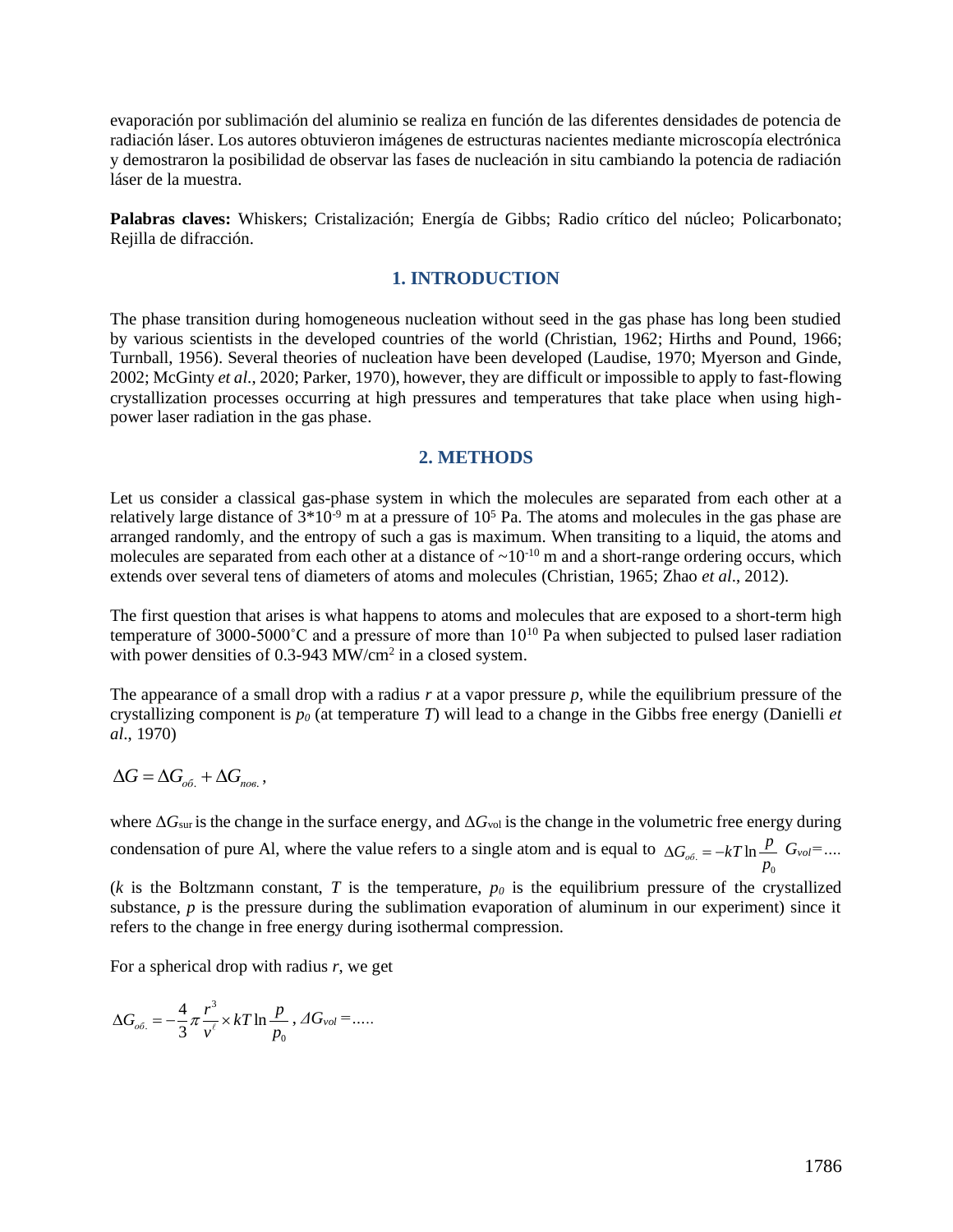where  $v^{\ell}$  is the atomic volume of the liquid, so we take this value to be constant. This value  $\Delta G_{\text{noss}}^{\text{npocm}}$  $\Delta G_{\rm sur}$ <sup>simp</sup> is equal to  $4\pi r^2 \gamma_{LV}$ , where  $\gamma_{LV}$  is the free energy of the liquid-vapor interface. Wherefrom we get  $\Delta G_{nos.}^{npocm}$ 

$$
\Delta G = 4\pi r^2 \gamma_{LV} - \frac{4\pi r^3}{3v^{\ell}} kT \ln \frac{p}{p_0}.
$$

Since the first term is  $\sim r^2$ , and the second term is  $\sim r^3$ , then for a sufficiently small *r*, the first term prevails and in this case  $\Delta G_{nog}^{npocm}$ .  $\Delta G_{\text{sur}}^{simp}$  is positive, while for sufficiently large *r*, the second term prevails, and in this case, *ΔG* takes a negative value. Denote the value of the critical *ΔG* by *ΔGcr* which in this case represents an activation barrier for the nucleus origin  $\Delta G_{\textit{nos.}}^{\textit{npocm}}$ 

$$
r_{\scriptscriptstyle \kappa p.} = \frac{2v^{\scriptscriptstyle \ell} \gamma_{\scriptscriptstyle LV}}{kT\ln {\scriptscriptstyle P_{\scriptscriptstyle P_0}}}.{\scriptstyle r_{\scriptscriptstyle CT}} = .......
$$

Let's estimate what is the pressure value *p* during the process. Hence it follows that

$$
\Delta G_{_{\kappa p.}} = \frac{16 (v^{\ell})^2 \gamma_{_{LV}}^3}{3 [kT \ln (p/p_0)]^2} < 0. \, G_{cr} = \dots
$$

When  $r \ll r_{cr}$  the nucleus will evaporate and the seeding will not occur, while when  $r \gg r_{cr}$  the nucleus will start growing.

When growing coherent nanowhiskers (Maximovsky *et al*., 2018, 2019) at a pressure of more than 100,000 atm, the value  $kT \ln \frac{p}{p_0}$  makes the main contribution to the  $\Delta G_{cr}$ , and  $\Delta G_{cr}$  will be a negative value, which will contribute to a high rate of embryo formation compared to known theories. Therefore, according to the theory of the Nobel Prize winner Townes (Chao *et al*., 1968; Townes, 1964), the laser beam will arrange the locations of the nuclei. In other words, the entropy of the system will decrease.  $kT \ln \frac{p}{q}$ 

According to the works of G.A. Askaryan (1962), the particles of the formed nuclei will be pushed to the periphery of the laser beam.

The radiation flux of laser intensities, in addition to the actual pressure of electromagnetic radiation, also causes sublimation evaporation, whose pressure exceeds the light pressure by several orders of magnitude (Askaryan and Moroz, 1962; Chao *et al*., 1968; Eshkin, 1973; Townes, 1964).

When powerful laser radiation is applied to a matter under rapid heating, the matter starts evaporating, forming pressure that is orders of magnitude higher than the laser radiation pressure itself  $(p-T+R)$ ,  $p_{e-m} = \ldots$  where *I* is the energy flux density (intensity), *T* and *R* are the transmission and reflection coefficients, respectively, *c* is the light velocity in a vacuum. Sublimation evaporation causes an increase in pressure to  $10^{11}$  Pa. *c*  $p_{\rho/M} = \frac{I}{I} (1 - T +$ 

The formula for estimating the pressure created by the evaporated matter is known from the works of Townes (Townes, 1964; Chao *et al.*, 1968) and Askaryan (Askaryan and Moroz, 1962):  $p \approx \frac{m \lambda}{\lambda}$ . Here, α is the fraction of energy converting into evaporation (for high power beams and absorbing target substances  $p \approx \frac{\alpha I v_u}{2}$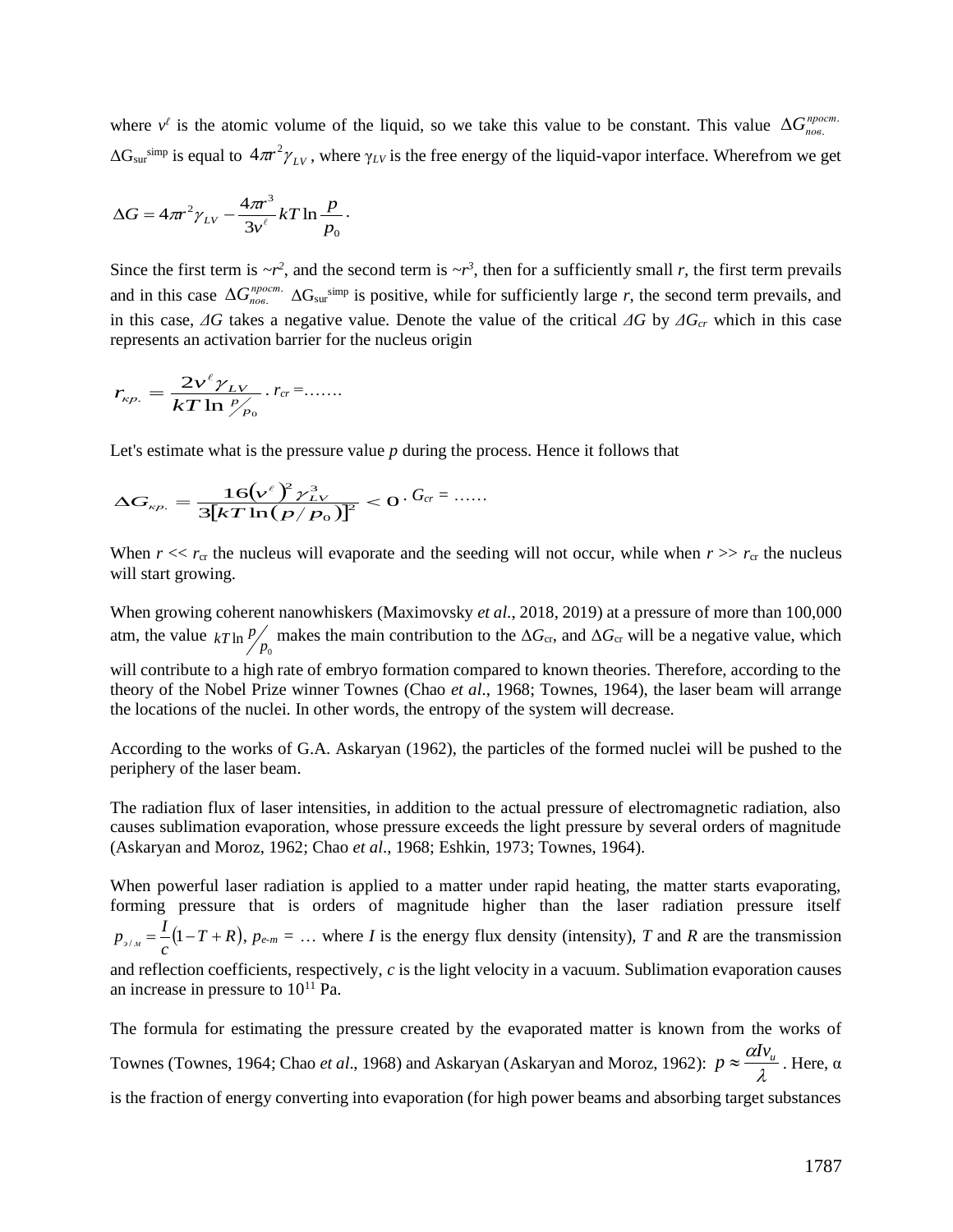this value can be considered approximately equal to one (Askaryan and Moroz, 1962; Eshkin, 1973)), *I* is the beam intensity (energy flux density), *v<sup>и</sup>* is the velocity of the ejected particles that create pressure, the parameter  $\lambda \sim \lambda_0 + \frac{1}{2}v_u^2$  is the sum of the specific heat of sublimation evaporation of the matter and the specific energy for accelerating its vapors.  $^{\circ}$ <sup>-</sup>  $\frac{1}{2}$  $\lambda \sim \lambda_0 + \frac{1}{2}v_u^2$ 

In this regard, it was necessary to estimate the pressure values in this cavity depending on the parameters of laser radiation.



Figure 1. Dependence of the pressure of sublimation evaporation of aluminum vapors within the range of average power 1-20 W, beam diameter 30 μm at a pulse duration 1 μs (a), and 10 ns (b).

#### **3. EXPERIMENT**

The article investigates the effect of pulsed laser radiation on composite polymer substrates containing two diffraction gratings in a polycarbonate layer based on 2,2-bis (4-hydroxyphenyl) propane. The thickness of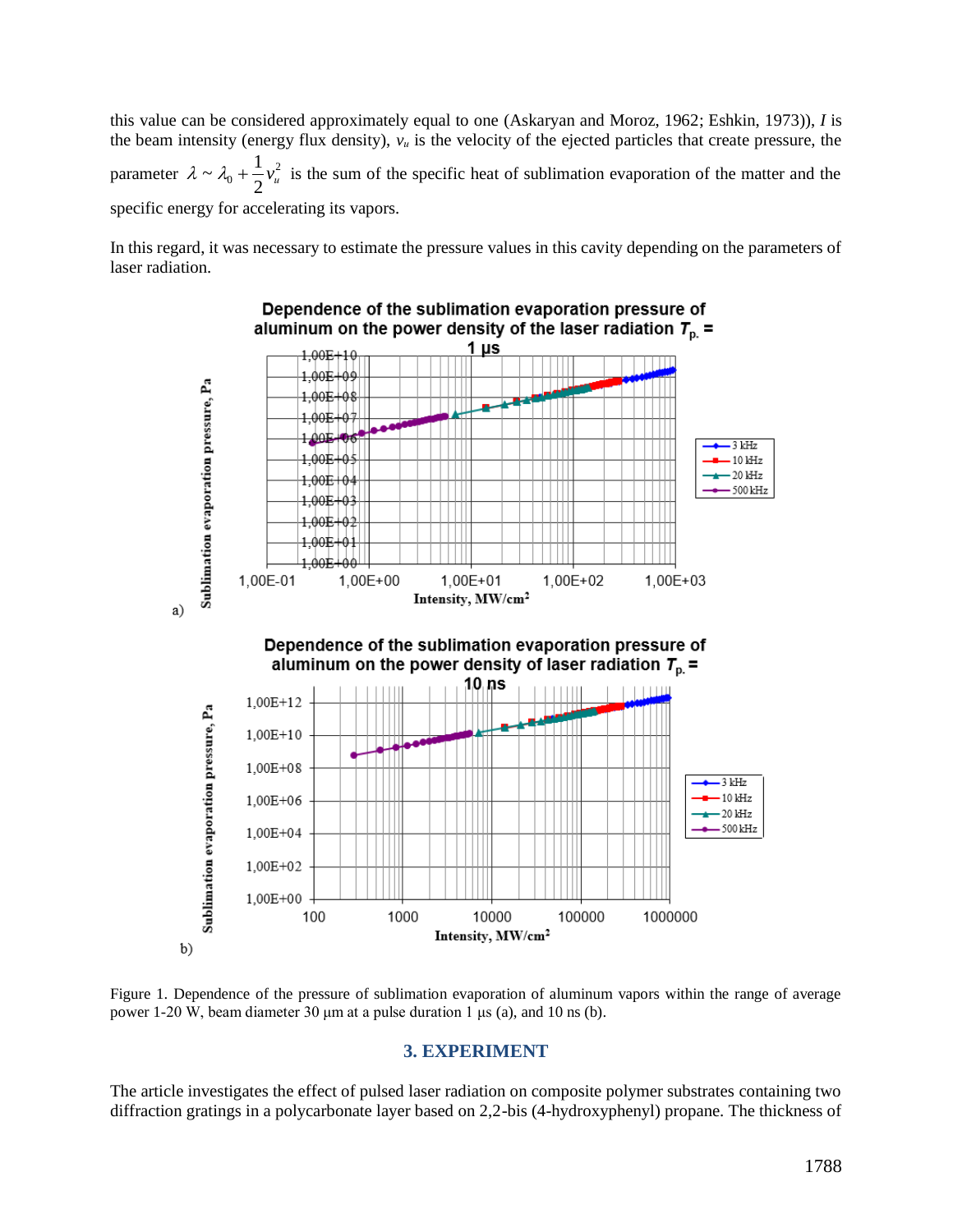the polycarbonate is 0.6 mm, and the space between the gratings 5 microns thick is filled with optically transparent glue. The period of diffraction gratings is 0.74 microns. The substrate sample surfaces were metalized with a layer of aluminum foil (Figure 2).

The substrates, i.e. composite material samples, were irradiated with pulsed focused laser radiation from a solid-state Nd:YAG laser with a wavelength of 1.064 microns operating in the pulse-periodic mode of modulated Q-factor with an average power of 20 W. The pulse repetition frequency was 3 kHz, and the pulse duration was ~10 ns.



Figure 1. Schematic arrangement of a composite material sample with two diffraction gratings (not scaled).

Thus, when irradiating such an object, a closed cavity with a controlled redox medium is formed between two layers of polycarbonate or the upper foil layer and the substrate, depending on the material being crystallized, in which the pressure reaches more than 10<sup>10</sup> Pa and the temperature ~4000°C for 10-100 ns, during which heat does not have time to dissipate (Bogonosov and Maksimovskii, 2011).

## **4. RESULTS**

After irradiation, the inner part of the substrate between the diffraction gratings was studied using an electron microscope DSM-7001F (manufactured by JEOL, Japan), as well as the equipment provided by the Shared Facility Center at P. N. Lebedev Physical Institute of RAS.

In Figure 3, structures with sizes of 10-50 microns can be observed, as well as fractions of smaller droplets up to 10 microns, regularly located at distances of about 150 microns. Some objects are single, some have the form of double drops, from which growth begins. Besides, there are pairs of drops that are approaching but have not yet united. According to the X-ray analysis, the droplets are made of aluminum.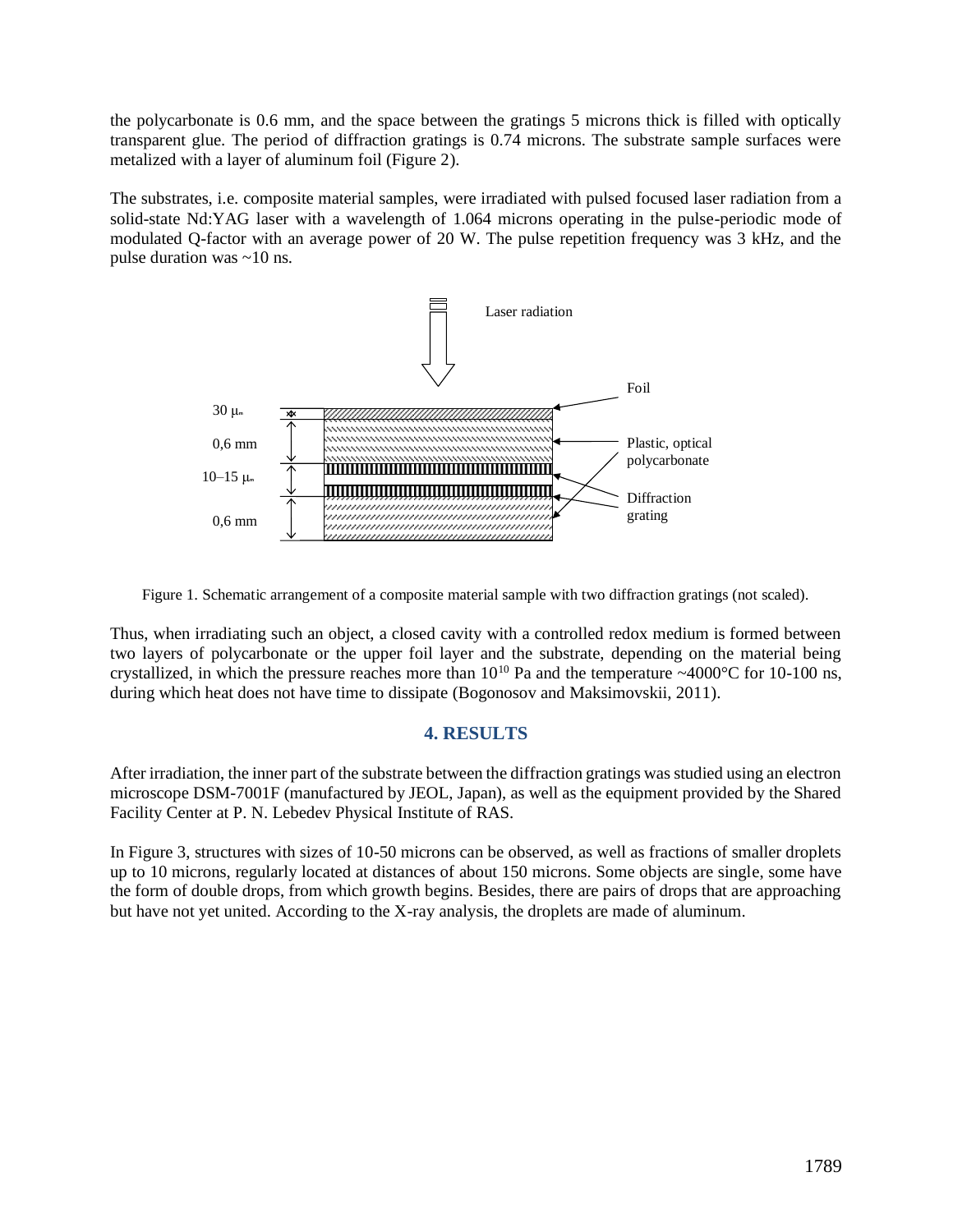

Figure 3. Nucleation dynamics of regularly spaced aluminum structures. Electron microscope JSM–7001F (JEOL, Japan).

Thus, in an experiment conducted using a single substrate, changing the irradiation power, it is possible to capture the successive stages of the nucleation process in situ.

## **5. CONCLUSION**

It is shown that thermodynamics, being a basic theory, allows describing the nucleation in the whisker growing process. At that, calculations show that these processes occur at high sublimation evaporation temperatures and pressures.

By changing the radiation power, it is possible to obtain a consistent picture of the in situ nucleation process on a single substrate.

The obtained results allow applying the proposed technology for the crystallization of metals, semiconductors, and multi-component compounds (shattuckite) (Maximovskii *et al*., 2016). As a result, technology has been created to protect plastic cards and identification documents that have non-reproducible visual signs that are easily detected by the naked eye: three signs on plastic and four on glass.

## **ACKNOWLEDGMENTS**

Authors acknowledge the Shared Facility Center at P. N. Lebedev Physical Institute of RAS for using their equipment.

## **FINDINGS**

The reported study was funded by the Russian Foundation for Basic Research (RFBR), project No. 19-32- 90063\19.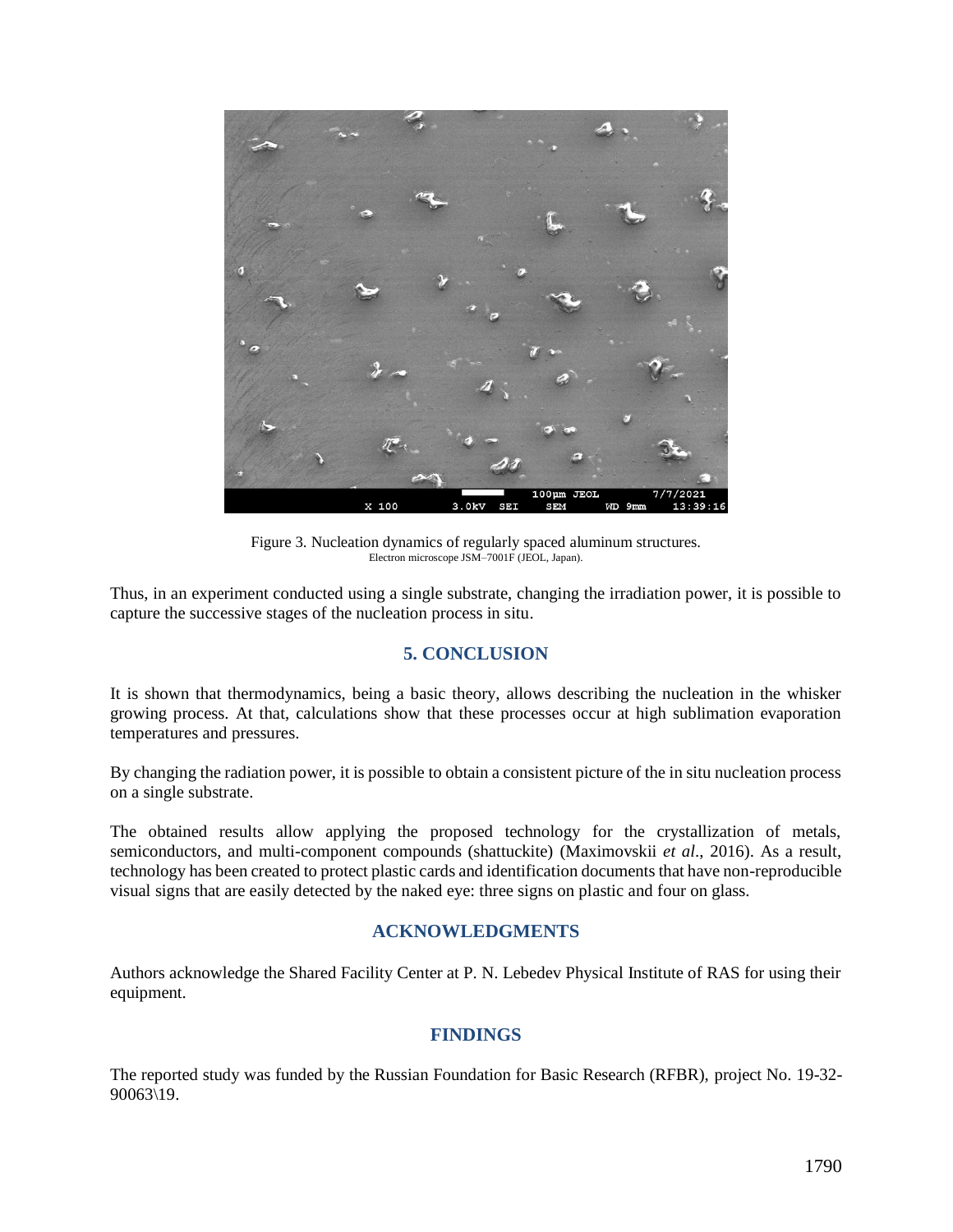### **REFERENCES**

Askaryan, G. A. (1962). The effect of the field gradient of an intense electromagnetic beam on electrons and atoms. Journal of Experimental and Theoretical Physics, 42 (6), 1567-1570.

Askaryan, G. A. and Moroz, E. P. (1962). Pressure during evaporation of a substance in a radiation beam. Journal of Experimental and Theoretical Physics, 43 (6), 2319-2320.

Bogonosov, K. A. and Maksimovskii, S. N. (2011). High-speed nanocrystallization of copper in lowtemperature laser plasma. Doklady Physics, 56 (8), 419-422. http://dx.doi.org/10.1134/S1028335811080052

Chao, R., Gaimar, E. and Townes, Ch. (1968). Self-focusing of the optical maser beam. In: Collection of articles "The effect of laser radiation" (p. 187). Translated from English by Yu.P. Raiser. Moscow, Russia: Mir.

Christian, J. W. (1962). The theory of transformation. Amsterdam.

Christian, J. W. (1965). The theory transportations in metals and alloys. Oxford, UK: Pergamon Press.

Danielli, J. F., Riddiford, A. C. and Resenberg, M. D. (Eds.). (1970). Recent progress in surface science. Vol. 3. New-York, NY; London, UK: Academic Press, p. 23.

Eshkin, A. (1973). Pressure of laser radiation. Successes of Physical Sciences, 110 (1), 101-116.

Hirths, J. P. and Pound, G. M. (1966). Evaporation and condensation. Translated from English by Yu. A. Sapozhnikov. Moscow, Russia: Metallurgia.

Laudise, R. A. (1970). The growth of single crystals. Murray Hill, NJ: Bell Telephone Laboratories.

Maximovskii, S., Turyanskiy, A., Bogonosov, K., Gizha, S., Senkov, V. and Pirshin, I. (2016). Shattuckite synthesis and the pattern formation by the scanning laser beam. Tecnologia em Metalurgia Materiais e Mineração, 13 (3), 248-251. http://dx.doi.org/10.4322/2176-1523.0988

Maximovsky, S. N., Stavtsev, A. Yu. and Ivanova, V. N. (2018). Nanowhiskerography – a new method of security printing using scanning laser radiation. Bulletin of the Lebedev Physics Institute, 45 (11), 341-345.

Maksimovsky, S. N., Stavtsev, A. Yu. and Ovsyannikova, A. V. (2019). Growth of coherent whiskers on polycarbonate substrates by laser radiation. Journal of Russian Laser Research, 40 (2), 197-204.

McGinty, J., Yazdanpanah, N., Price, Ch., ter Horst, J. H. and Sefcik, J. (2020). Nucleation and crystal growth in continuous crystallization. In: N. Yazdanpanah and Z. K Nagy (Eds.), The handbook of continuous crystallization (pp. 1-50). London, UK: The Royal Society of Chemistry. http://dx.doi.org/10.1039/9781788013581-00001

Myerson, A. S., and Ginde, R. (2002). Crystals, crystal growth, and nucleation. In: A. S. Myerson (Ed.), Handbook of Industrial Crystallization (2nd ed., pp. 33-65). Boston, MA: Butterworth-Heinemann.